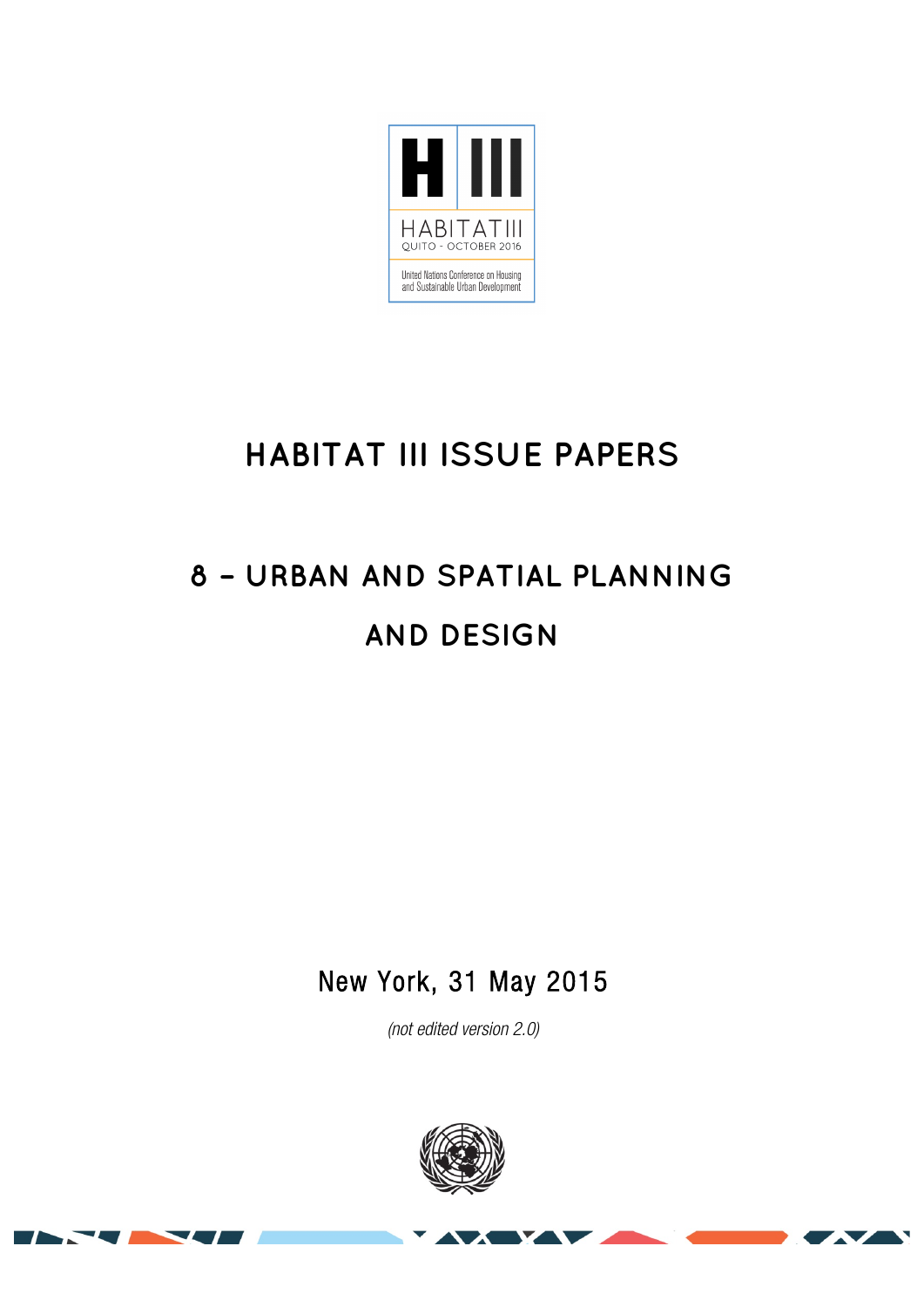

### ISSUE PAPER ON URBAN AND SPATIAL PLANNING AND DESIGN

#### KEY WORDS

compactness, connectivity, inclusivity, mixed-use, social mix, urban resilience, context, urban form, urban sprawl, systems of cities, participation, partnership, cultural heritage, green infrastructure, land value sharing, productivity, economies of agglomeration

#### MAIN CONCEPTS

- 1. Urban and territorial planning can be defined as a decision-making process aimed at realizing economic, social, cultural and environmental goals through the development of spatial visions, strategies and plans and the application of a set of policy principles, tools, institutional and participatory mechanisms and regulatory procedures.<sup>1</sup>
- 2. Spatial planning covers a large spectrum of scales ranging from neighbourhood, city/municipality, cityregion/metropolis to national and supra-national/transboundary. It aims at facilitating and articulating political decisions and actions that will transform the physical and social space and affect the distribution and flows of people, goods and activities.
- 3. Urban design is the multi-disciplinary process of shaping the physical setting for life in cities, towns and villages; it involves the design of spaces, landscapes, building and group of buildings and the establishment of frameworks and processes that facilitate successful development.<sup>2</sup>
- 4. Urban Sprawl is the physical expansion of the city's built environment, which usually uses up surrounding rural areas. It is generally characterized by low-density settlements that are car dependent and often lack access to public infrastructure and services.3
- 5. Compactness is the characteristic of urban form (shape, density and land use) that reduces the overexploitation of natural resources and increase economies of agglomeration, with benefits for residents in terms of proximity. It is measured in terms of density of built area and population, and concentration of urban functions<sup>4</sup>.
- 6. Connectivity strengthens the physical, social and virtual relationship between people, places and goods. At regional and national levels, connectivity links centres of production and consumption. At city level, connectivity is closely related to mobility and the permeability of an area. Street connectivity refers to the density of connections and nodes in a street network $5$ .
- 7. Inclusivity in planning recognizes that every person has the right to participate in shaping the built environment and to benefit from urban development. In terms of process, it promotes participation in planning and diversity in representation. In terms of outcome, it promotes everyone's access to services, iobs and opportunities and to city civic and political life.
- 8. Mixed-use development promotes a variety of compatible land uses and functions and provides a cross section of residential, commercial and community infrastructure in neighbourhood while reducing the demand for commuter travel.
- 9. Social mix is defined by the presence of residents from different backgrounds and income levels in the same neighbourhood and is dependent on the availability of different housing options in terms of price ranges, tenure type and typologies, and on the availability of diversity of jobs.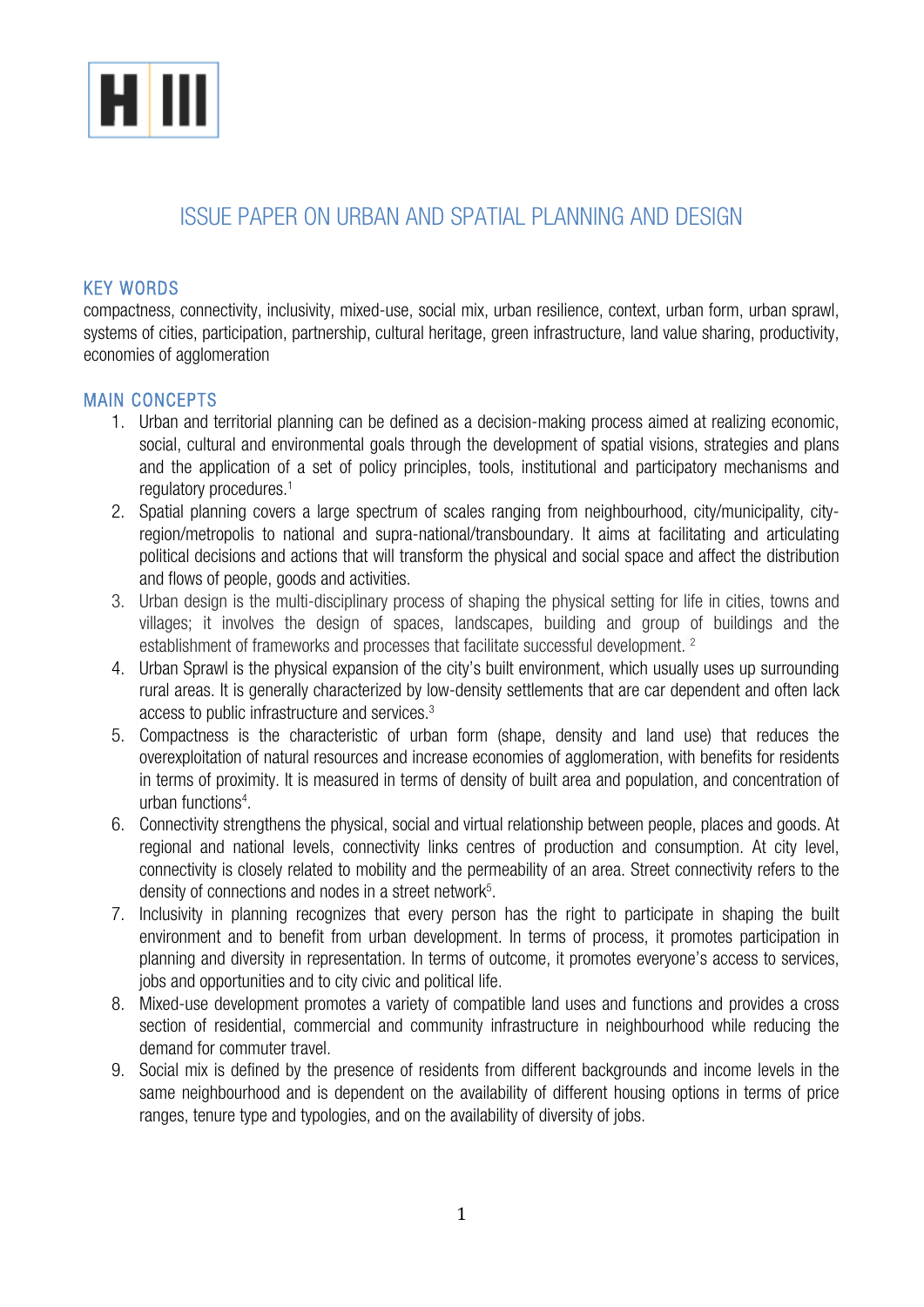

#### FIGURES AND KEY FACTS

- Cities currently generate 80% of the global GDP while accommodating over 50% of the world population on 3% of its surface area, with the wealthiest 100 cities generating 35% of global GDP6 . However, deficient planning and infrastructure can reduce business productivity by as much as 40 per cent<sup>7</sup>.
- In developing countries an average of 6 out of 7 cities experienced a decline in density, while in higher income cities, a doubling of income per capita equated to a 40% decline in average density<sup>8</sup>. Cost of sprawl in the Unites States alone is estimated to cost USD400 billion per year mostly resulting from higher infrastructure, public services and transport costs.<sup>9</sup>
- Urban compactness and Greenhouse Gas Emissions have an inverse correlation. For each one percent of growth that occurs in the city-core instead of in the suburbs, approximately 5 million Mt of CO2 per capita are avoided.10
- The insufficient provision of an adequate number of well-connected serviceable plots has contributed to the increase of informal urbanization, with over 61% of dwellers in Sub-Saharan Africa, 24% in Latin America and 30% in Asia informally occupying land, often in high-risk areas.<sup>11</sup>
- The discipline of urban and spatial planning is underrepresented in many developing areas, with 0.97 accredited planners per 100,000 people in some African countries and 0.23 in India. This is compared to 37.63 in the United Kingdom and 12.77 in the United States<sup>12</sup>.
- In the past decade, urban and spatial planning gained international attention, with the endorsement of the principles of New Urban Planning at the third World Urban Forum in Vancouver in 2006 marking a key milestone.
- In 2015, the 'Global Risk Landscape' by the World Economic Forum (WEF) identified urban planning failure as a risk factor creating social, environmental and health challenges<sup>13</sup>. The significance of this risk is underlined by the fact that in 2012, more than 60% of the area projected to be urban in 2030 was yet to be built $14$ .
- Since 2009 the Global Assessment Report<sup>15</sup> and the Sendai Framework for Action (2015) highlight urban planning as a driver of resilience. Urban planning is also considered key factor of urban prosperity by local experts consulted in 201216 (see figure 2).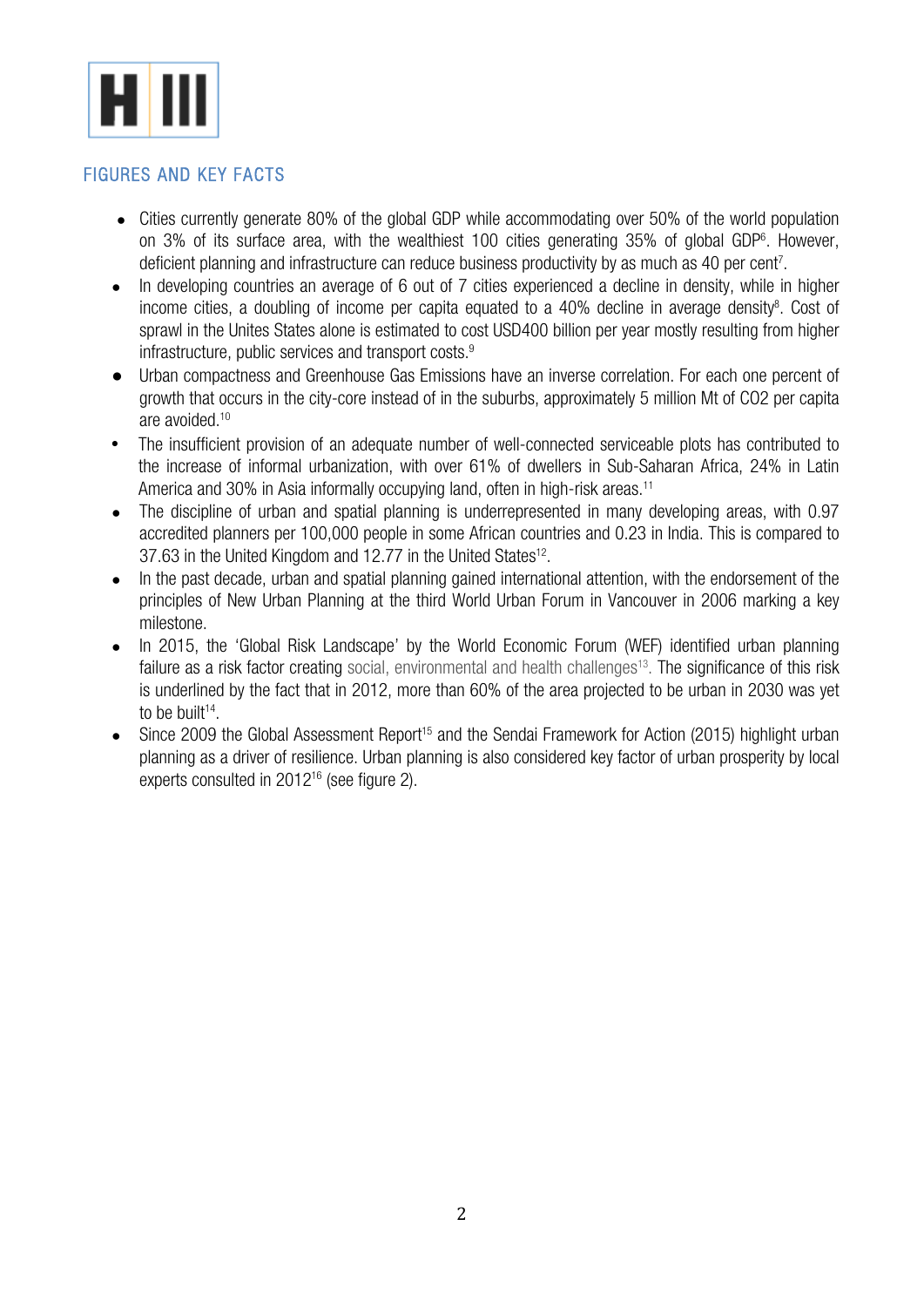



Figure 1: The general decline in built-up area densities in 25 representative cities, 1800-2000 Source: Lincoln Land Institute of Land Policy (2011). Making Room for a Planet of Cities



Figure 2: Factors underlying urban prosperity as perceived by local experts Source: UN-Habitat (2012). State of World Cities.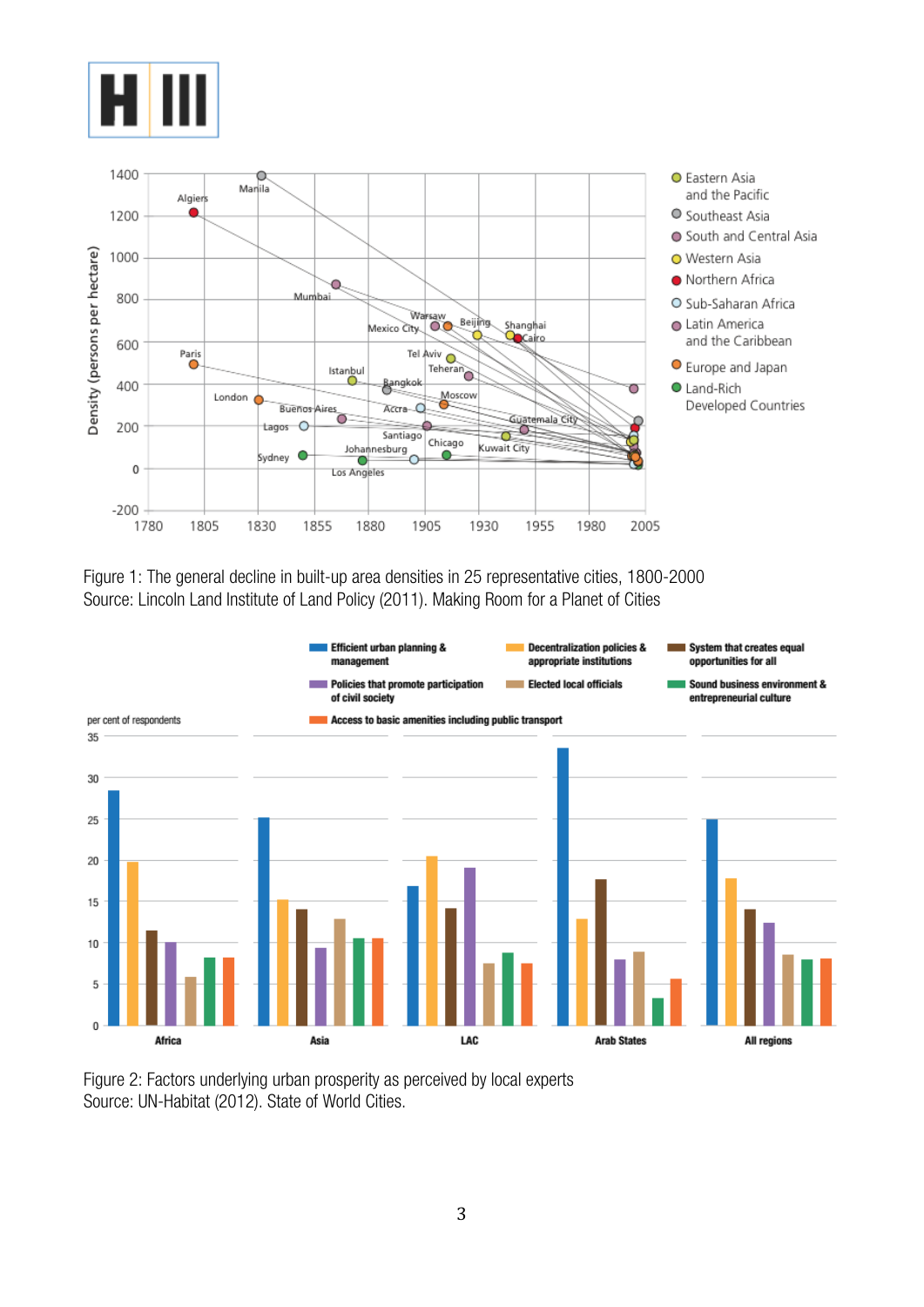

#### ISSUE SUMMARY

There is growing global consensus that urban planning strategies and policies contribute to economic growth, social development and environmental sustainability and resilience. The recent debate on the Post-2015 Development Agenda emphasized the development of inclusive, safe, resilient and sustainable human settlements and urban planning was acknowledged as a positive means for shaping a sustainable and equitable future. This marks a significant shift from past perceptions and emphasis on 'enabling strategies' which were limiting the role of the public actor, while giving a predominant role to market forces. The Global Report on Human Settlements 2009 on 'Planning Sustainable Cities' provided a first global overview of the state of urban planning and identified the need for reinventing planning to adequately address 21<sup>st</sup> century challenges. In 2015 the Resolution 25/L5 of the UN-Habitat Governing Council approved the International Guidelines on Urban and Territorial Planning.

Urban strategies and policies that promote compactness and connectivity generally have produced more sustainable urban patterns and forms. By contrast, unplanned city extensions or decades of car-centric urban design have created sprawling city-regions. The sprawl of city peripheries has also being fuelled by rural-urban migration, unaffordable housing in city centres, and land administration rigidities. Sprawling areas reinforce unsustainable mobility patterns and congestion because they generally force people and goods to travel further distances<sup>17</sup>; reduced connectivity further compound this and reinforce segregation. Compact and connected urban form, on the other hand, has facilitated accessible, low carbon, human-centred environments, and can influence a community's health in the long term (e.g Seattle, USA, Brussels, Belgium). The importance of connectivity is exemplified by data on land allocated to streets: in a sample of cities in developing countries this averages 6-12%, as compared to cities in developed countries, which averages 29%<sup>18</sup>. The layout and quality of public space is also important, with lively multifunctional streets delivering greater urban benefits than monofunctional ones.

Greater emphasis on spatial aspects in planning and policy making improves coherence and integration of political and sectoral decisions. Piecemeal sectoral projects and stand-alone private developments have undermined longterm sustainable development objectives. This is particularly noticeable in secondary cities, where gaps between development plans, infrastructure plans and investment are jeopardizing the delivery of basic services and infrastructure. The harmonization and coordination of sectoral and spatial plans increases efficiency and synergies.

The economic benefits of planning are multiple, and derive from land value increases and improved productivity. Spatial planning contributes to generate increases of value which can be captured and shared as public revenue and for investment. Land value sharing requires close coordination between public and private actors and instruments such valuation, taxation and land readjustment (i.e. Germany, Japan, etc.). Planning that promotes mixed uses and appropriate densities is one of the most cost effective interventions to support private and public revenue. Implementation acts as a further multiplier of value in a virtuous cycle from which many cities have been able to benefit (New York, USA; Bogota, Colombia etc.). Implementation also improves the efficiency of the supply chain, reducing production and transaction costs. Direct and indirect benefits of urban planning on the economy are demonstrated by the productivity/GDP difference across cities with different urban patterns<sup>19</sup>. Additionally, planning can provide a predictable framework attractive for investments.

Spatial planning and urban design has had a profound impact on shaping more socially integrated cities and regions. In contrast, inadequate spatial planning and design and poor implementation have contributed to social segregation, entrenching inequalities and tensions. Cities' social fabric is being further fragmented by housing market segregation and the increase in gated communities. Planning focused on improved access across the city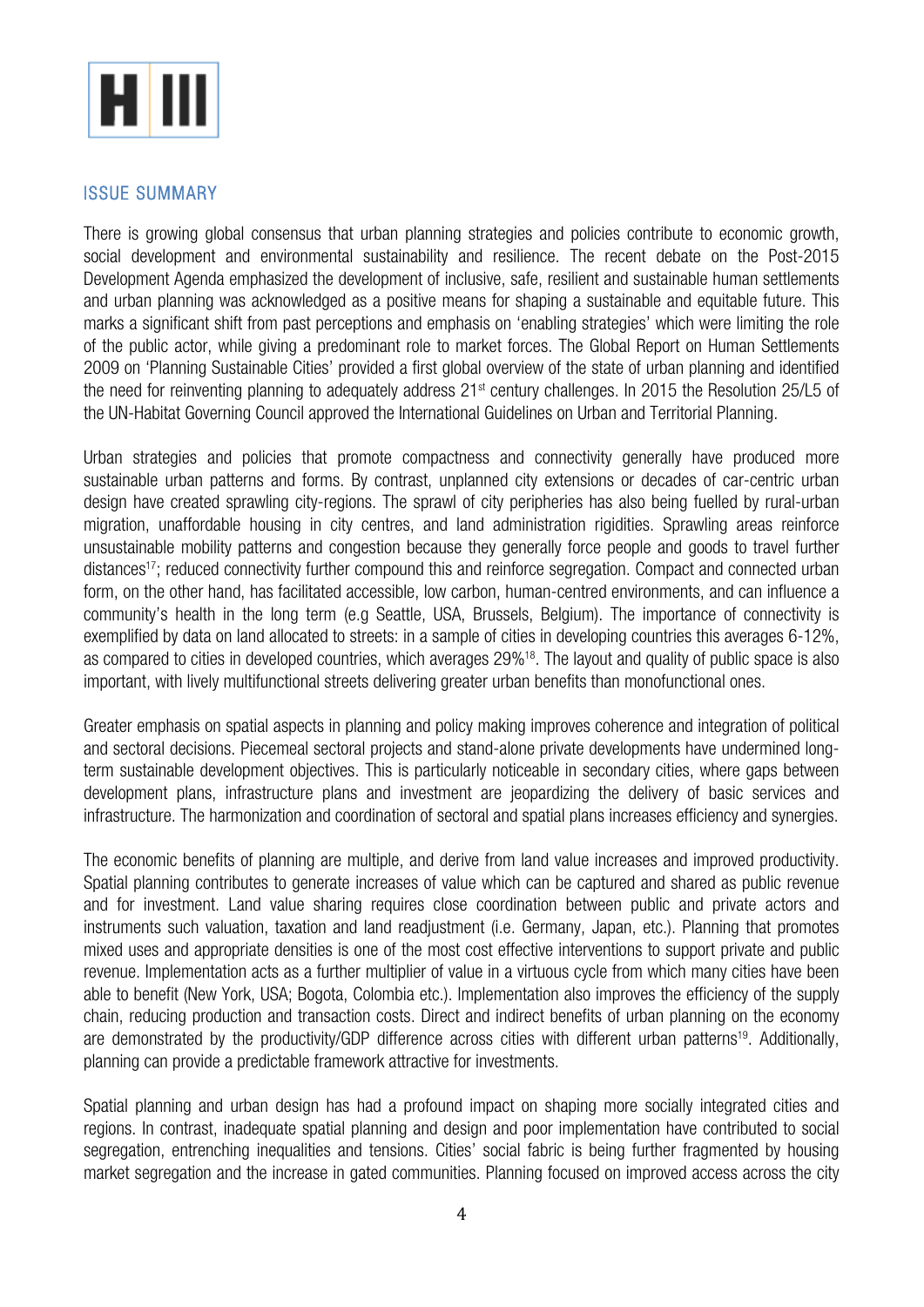

to public spaces, revitalised public infrastructure, public transport and local economic opportunities can improve integration and inclusion, while making cities safer (Medellin, Colombia & Lyon, France). These strategies are particularly valuable for reintegrating informal settlers, migrants and refugees into cities (Swakopmund, Namibia). Effective urban planning has also contributed to the upgrading and prevention of informal and speculative developments. The provision of well located land and a large number of accessible plots (of appropriate size and price) is a strategy for ensuring social inclusion through affordable access to land and housing (Bahir Dar, Ethiopia; Ouagadougou, Burkina Faso), while mixed use and social mix also support better social integration The right to the city movement has been influential in promoting these issues on the international agenda.

Integration of plans across planning scales contributes to functional systems of cities that build on territorial complementarities, by creating networks in which economic flows and the provision of basic services can be adequately distributed between places, irrespective of population size (e.g. Germany and South Korea). Institutional arrangements need to go beyond administrative boundaries to respond to these new dynamics with specific attention given to metropolitan and regional institutions for land-use planning. The efficacy of such institutional setups is demonstrated by the growing number of supranational strategies that strengthen environmental resilience (e.g. The Great Lakes Region, USA-Canada) and the economic growth of targeted areas (e.g. European Union). The degree of integration and coherence achievable will depend on the capacity.

Local and context driven planning models are essential for local relevance and for the preservation of cultural heritage, values and identity of places. Ill-designed urban rehabilitation programmes, executed with insufficient knowledge of cultural values, pose an increasing threat to the conservation of historic areas and their qualities. This concerns the overall layout and the character of public spaces, the uses and climate responsiveness embedded in urban form, and the local knowhow on technologies and materials. By contract, well-founded interventions can positively influence the built form without detracting from the area's overall urban identity. Existing urban form, as well as local land use patterns and culture, provide reference for new extensions or urban transformations. The historic urban landscape approach can provide an innovative conceptual tool for a holistic and value-based territorial planning.

Urban and territorial planning has created more resilient cities and regions. Effective planning for resilience relies on understanding local and regional variation in vulnerability to hazard and climate impacts that expose assets and population to damage and destruction. Informal urban areas have been particularly vulnerable due to their poor infrastructure, precarious location and high densities. Consequently, by creating urban systems that have a greater capacity to absorb and recover from shocks, risk-informed planning can strengthen a community's social resilience (Norway). Expanding cities considering risk reduction criteria (e.g. building away from floodplains) and preserving ecosystem services upstream as protective measures for downstream settlements are two of the most effective planning strategies in this respect (Chengdu, China). "Planning with nature" also contributes to safer environments (Holland). See Issue paper 15 for more details.

Urbanization can deliver environmental benefits such as resource efficiency and green growth, as urban patterns and infrastructure choices made today lock in behaviour for the medium to long term. Overall, the increasing understanding of the city as an ecosystem has fostered important planning innovations. In this context, spatial planning plays a key role for the preservation of natural resources through promoting urban forms that are less resource intensive, protect agricultural land and preserving areas of ecological importance. Green infrastructure incorporated into the early stages of planning has restored the ecosystems in and around cities that provide many natural services cities depend upon by safeguarding biodiversity hotspots and improving landscape connectivity (Melbourne, Australia).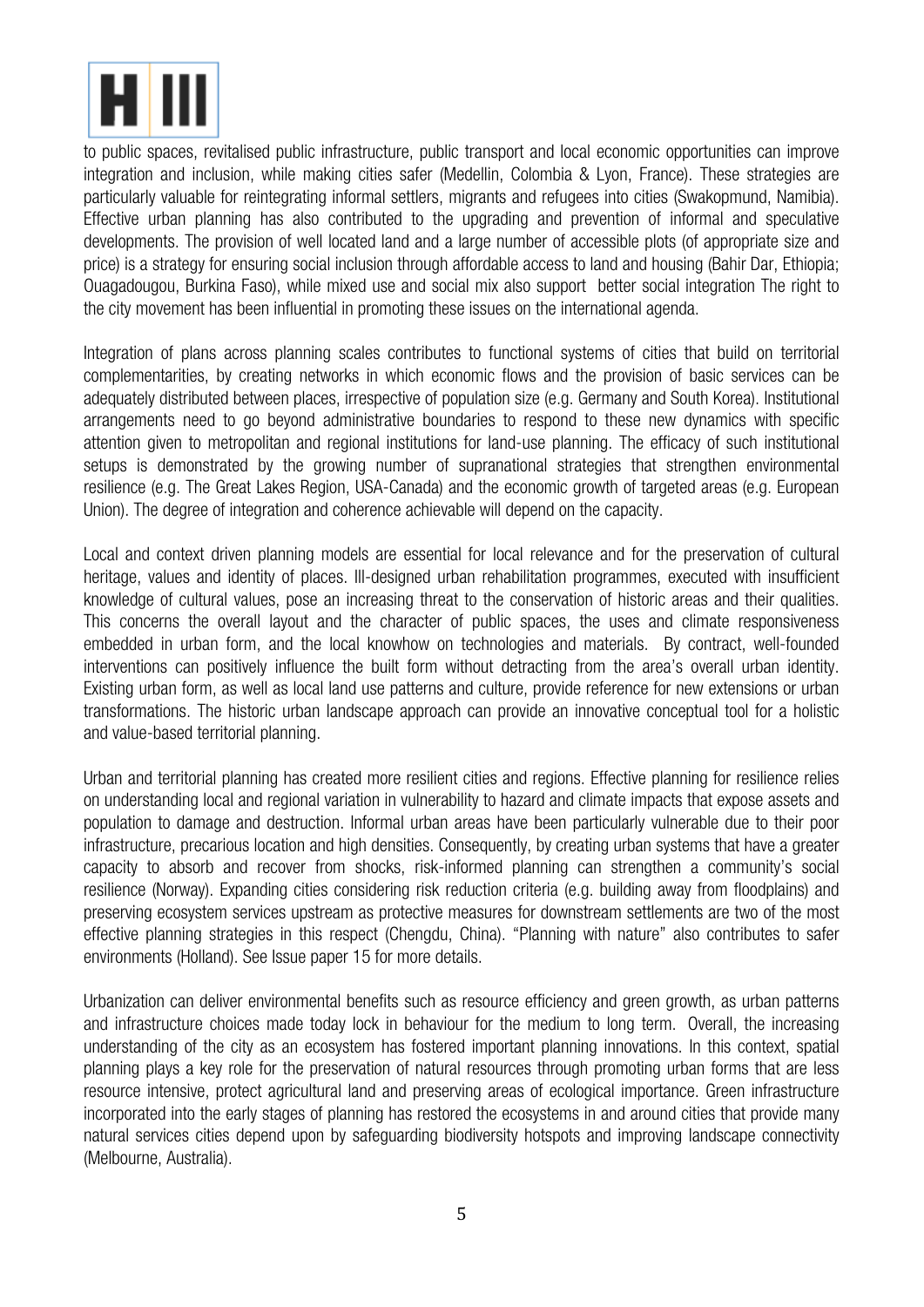

The capacity of local authorities is essential for creating and implementing plans that are responsive to a community's needs and the local context. Capacity gaps in human resources, institutions and system result in inadequate plans that are not locally owned or effectively implemented. Also, the understanding of local leaders and decision makers and other stakeholders of the role and value of urban planning for local development is critical to support planning efforts and enforcement. University curricula need to be adapted to reflect recent developments. Local planning and implementation capacity can be supported by the creation and maintenance of land records and base maps (Santa Fe, Brazil and Lichinga, Mozambique) and levying taxes on land value increases. Urban planning must also be linked to central governments' budgeting and resource allocation processes. Adjusting the requirements of the planning system to match delivery capacity can also address capacity gaps effectively (Cape Town, South Africa). In many countries, the decentralization of planning functions still needs to progress in many countries. The institutional location and level of independence of planning agencies influences continuity and effectiveness (i.e. Curitiba, Brazil or France).

Public participation has contributed to improved planning outcomes by addressing the distinct needs of various groups such as women, youth and indigenous communities. Planning can also provide a level playing field for stakeholders and strengthens transparency and accountability. Information and communication of planning content and processes is critical to support such engagement and participation. In recent years, particularly in Europe, the concept of 'right to the plan' has been discussed, recognizing its importance for individuals to be able to fully engage with the development process in a city.

The formation of partnerships between public, private, and civil society can support the urban development process. Collaborative engagement among actors and the longer-term commitment this generates is important to sustain policies and decisions over policy cycles. Also, planning mechanisms that have engaged the private sector and other stakeholders within clear regulatory frameworks and responsibilities have delivered a stronger link between planning and implementation.

Urban and spatial plans need to be fit-for-purpose. In view of the all the above, effective and implementable urban plans are anchored in design choices, regulations and financial mechanisms that leverage economies of agglomeration. City development strategies supported by such elements translate vision into action. and can achieve a balance between public and private interests while ensuring broader participation in urban development. Legislative frameworks need to be sufficiently simple, leverage informal and formal development dynamics, and provide flexibility for developers within set responsibilities (South Africa). Although many countries are establishing or reviewing their planning legislation and regulations, obsolete and inadequate planning legislation is still in place in many contexts and complex planning systems and unclear responsibilities are major cause of inadequate plans and low implementation. Many cities still need to secure land tenure and do not have mechanisms to control buildability rights to manage urban development. Countries with deliberate policies at the national level and adequate governance mechanisms in place have generally had the most successfully planned and managed cities (i.e. Singapore, Germany).

Emerging, complex urban dynamics require advanced knowledge and simplified planning tools. ICT and satellite imagery are easy and affordable means of accessing spatial data that have enabled broader participation in knowledge creation and information exchange. Still, knowledge gaps exist with regards to metropolization and secondary cities. In many contexts, planning instruments have benefitted from simplification and increased transparency, and have been improved by, for instance, prioritizing guiding rather than prescriptive regulations (London). Extension, transformation and regulation approaches are required. For instance, planned city extensions implemented in advance of population growth, at an adequate scale, in phases and in contiguity with existing urban fabric have beneficial impacts on affordability and slum prevention. In existing area, the regulation of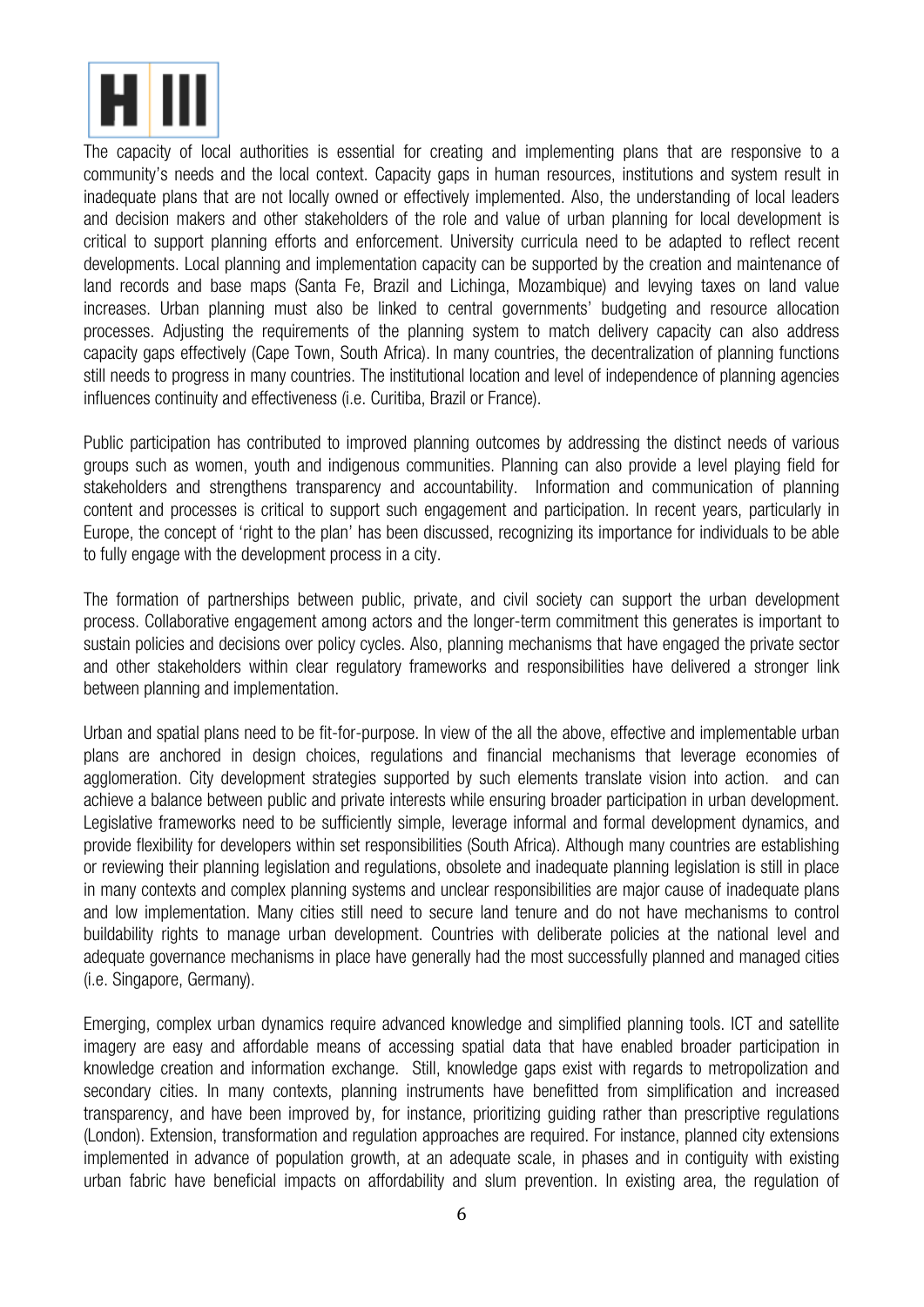

development is needed, while urban renewal and redevelopment projects also offer opportunities to improve urban public space, connectivity, density and mixity. Guidelines and frameworks (such as the International Guidelines on Urban and Territorial Planning) are a useful resource that can act as a compass for improving global policies, plans and designs. Moving away from a prescriptive, legislative approach, to being a source of inspiration, they can be readily adapted to local contexts.

#### KEY DRIVERS FOR ACTION

The dissemination and implementation of the International Guidelines on Urban and Territorial Planning can provide global reference for local and national initiatives to improve planning and design.

Systems of cities are dynamic networks, whose influence extends beyond cities' individual administrative boundaries.

- Formulate and implement a national urban and territorial policy framework that reasserts the spatial dimension in policy-making;
- Define, implement and monitor decentralization policies and strengthen the role, responsibilities, planning capacities and resources of local authorities;
- Promote system of cities and urban corridors through clustering of industries, services and institutions.
- Promote inter-municipal cooperation and multi-level governance systems, supported by appropriate regulatory framework and financial incentives, particularly for metropolitan and regional planning;
- Consider ecosystem and ecological dynamics as important spatial elements and integrate this perspective in planning at different scales.

Spatial planning is most effective as a participatory, flexible and continuous process rather than a rigid blueprint.

- Engage in dynamic partnerships, including with the private sector, to ensure that urban and territorial planning coordinates the spatial location and distribution of activities and services;
- Promote strategic and iterative planning processes that foster stakeholder engagement to improve implementation;
- Create accessible, user-friendly and comprehensible urban and territorial plans and policies which support planning as a pre-eminently public function
- Address urban growth proactively by supporting secondary cities and developing planned city extensions at scale, connected to the city fabric and with adequate public space.
- Communicate clearly and share information on plans as part of basic right to information
- Address urban transformation and inadequate urban patters proactively and develop planned city infills to retrofit existing urban areas.

The process of urban planning should be inclusive and equitable with benefits shared by all.

- Engage diverse segments of the population, particularly the poor, women, youth and marginalized groups, in urban and territorial planning.
- Develop and implement policies and regulations that encourage social integration and mixed land use.
- Facilitate land tenure security and access to land and property rights, as well as access to finance for lowincome households.
- Upgrade informal settlement and integrate them in the city through connectivity, location of services and facilities and by provision of opportunities.

Effective urban planning integrates a variety of dimensions, including spatial, institutional and financial dimensions.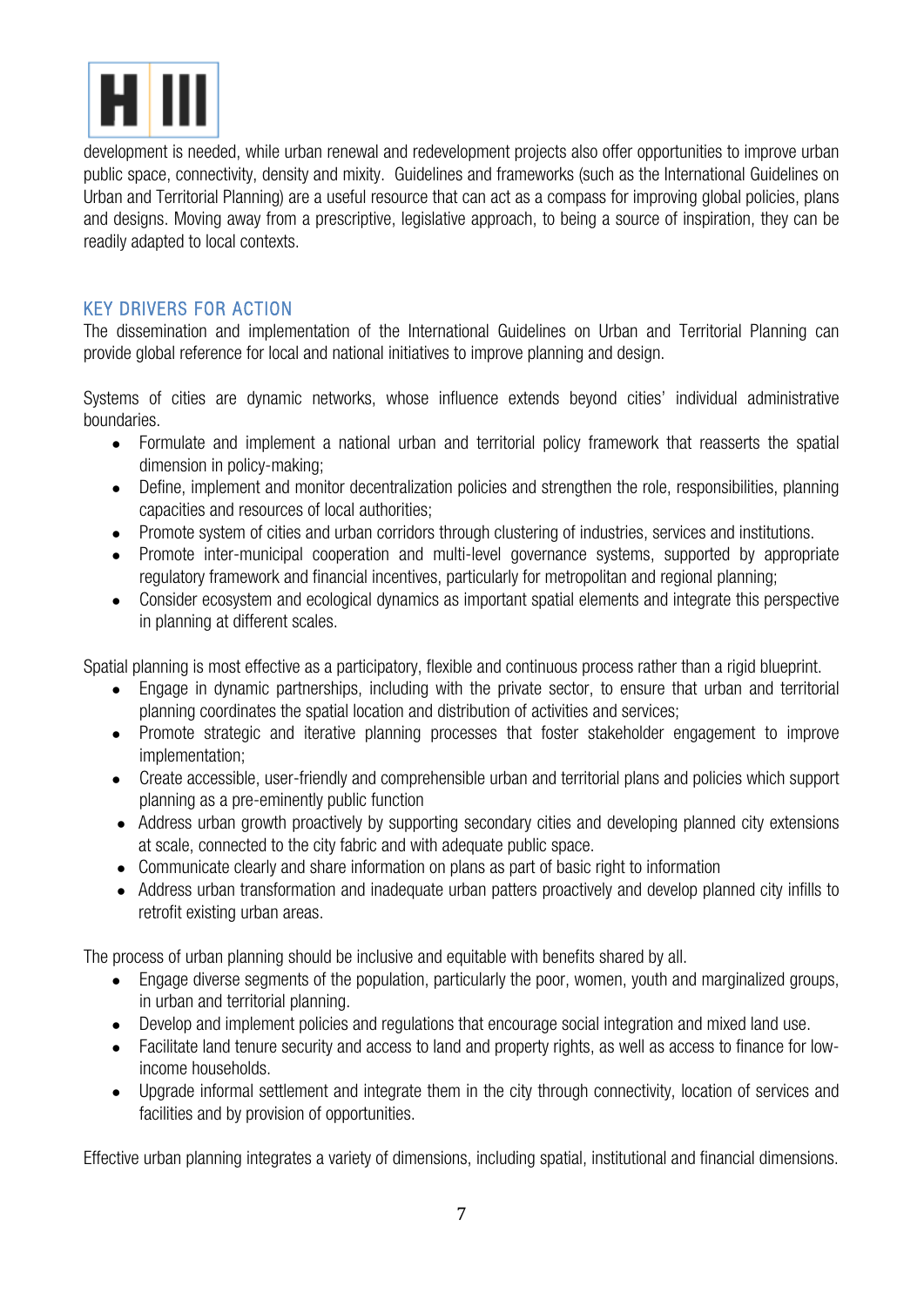

- Ensure that land-use plans, the development of basic services and infrastructure planning are geographically connected and implementation is coordinated.
- Identify, safeguard and develop areas of cultural and natural heritage in urban and territorial planning processes.
- Combine planning and design with financial mechanisms that are supported by appropriate rules and regulations.
- Plan for disaster and climate resilience in existing cities, in city extensions and in urban transformations from the outset, in line with the Sendai Framework for Disaster Reduction.

Good urban design contributes to the liveability, sustainability, and economic potential of a city.

- Plan in advance of urban population growth through the layout of adequate extension areas to quide urban growth, particularly in countries with rapid on going urbanization processes to ensure supply of serviceable plots commensurate to the scale of demand (Planned City Extensions).
- Promote compact cities and control urban sprawl by developing progressive and integrated densification strategies and limit where appropriate the footprint of urban areas to mitigate climate change and enable the affordable provision of basic services (Planned City Infills)
- Provide for sufficient amount of public space with efficient street network as the driver for a vibrant community and to encourage non-motorized and public transport, creating safe, comfortable and efficient public space.
- Ensure that areas have mixed use of functions and social mix and limit zoning.

#### PLATFORMS AND PROJECTS

International Guidelines on Urban and Territorial planning (IG-UTP). http://unhabitat.org/development-of-international-guidelines-on-urban-and-territorial-planning/

National Urban Policy Platform (http://unhabitat.org/books/the‐evolution‐of‐national‐urbanpolicies/)

Urban Planning and Design Lab (UPD Lab), UN-Habitat

Achieving Sustainable Urban Development Programme (ASUD), http://unhabitat.org/tag/asud

City Prosperity Initiative (CPI), http://unhabitat.org/city-prosperity-initiative/

City Alliance, www.citiesalliance.org

Wold Bank Institute Urban Program, http://wbi.worldbank.org/wbi/about/topics/urban

World Disaster Reduction Campaign on "Making cities resilient: My city is getting ready" http://www.unisdr.org/campaign/resilientcities/

UNESCO Convention concerning the Protection of the World Cultural and Natural Heritage (1972), http://whc.unesco.org/en/convention/